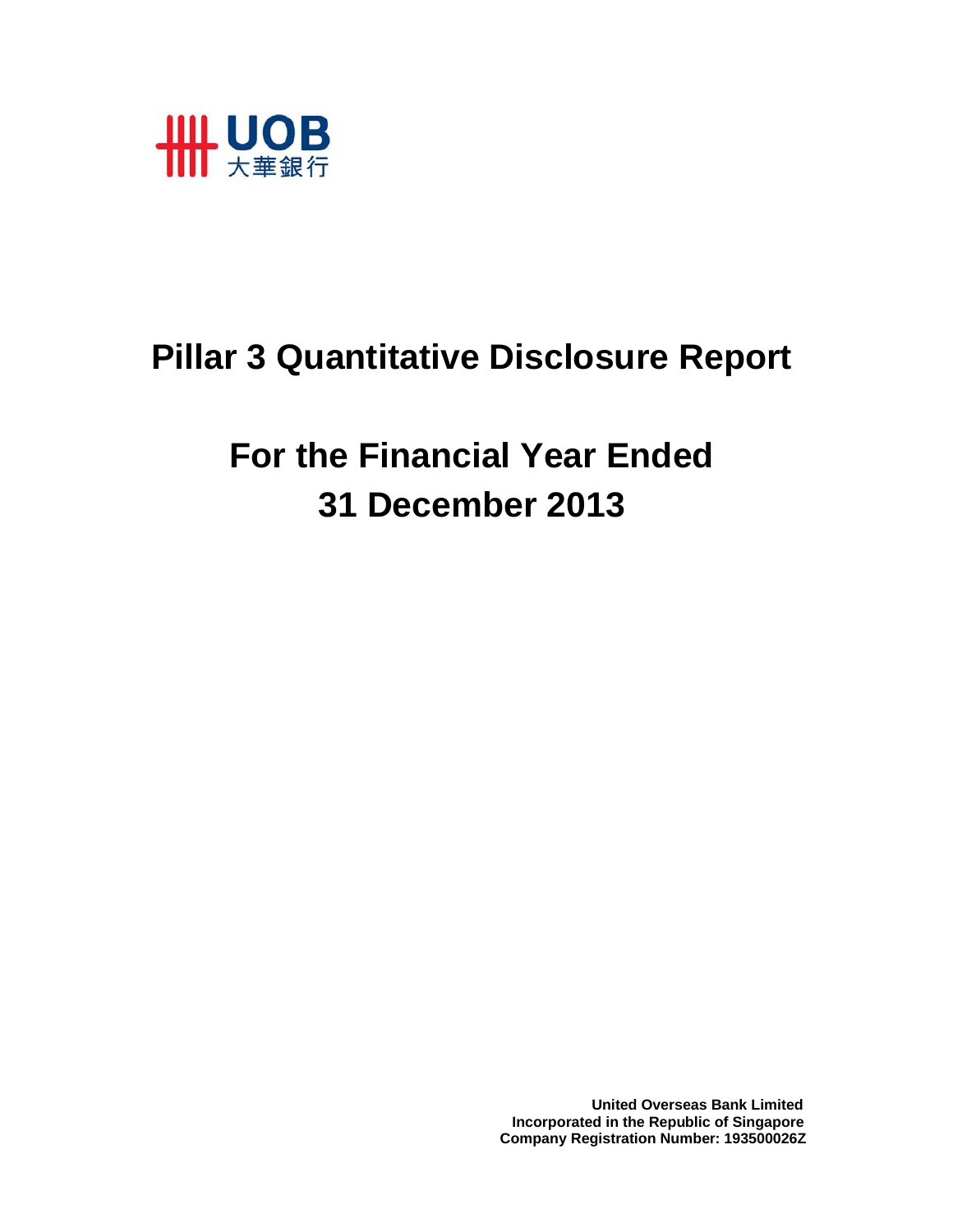

## **INTRODUCTION**

This Pillar 3 quantitative report is prepared in accordance to the Monetary Authority of Singapore ("MAS") Notice 637 on Risk Based Capital Adequacy Requirements for banks incorporated in Singapore. Additional Pillar 3 disclosures are included in the annual report under the sections on 'Capital Management', 'Risk Management', 'Human Resource', 'Pillar 3 Disclosure', 'Group Financial Review' and 'Notes to the Financial Statements'. The disclosures are to facilitate the understanding of the UOB Group's risk profile and assessment of the Group's capital adequacy.

## **SUMMARY OF RISK WEIGHTED ASSETS ("RWA")**

|                                                                 | <b>RWA</b><br>\$ million |
|-----------------------------------------------------------------|--------------------------|
| <b>Credit Risk</b>                                              |                          |
| <b>IRB Approach</b>                                             |                          |
| Corporate                                                       | 79,507                   |
| Sovereign                                                       | 80                       |
| Bank                                                            | 11,242                   |
| <b>Residential Mortgage</b>                                     | 8,178                    |
| Qualifying Revolving Retail<br><b>Other Retail</b>              | 2,183<br>3,140           |
| Equity                                                          | 8,854                    |
| Securitisation                                                  | 827                      |
| <b>Total IRB Approach</b>                                       | 114,011                  |
| <b>Standardised Approach</b>                                    |                          |
| Corporate                                                       | 6,236                    |
| Sovereign                                                       | 273                      |
| <b>Bank</b>                                                     | 553                      |
| <b>Regulatory Retail</b>                                        | 2,389<br>446             |
| <b>Residential Mortgage</b><br><b>Commercial Real Estate</b>    | 3,455                    |
| <b>Fixed Assets</b>                                             | 2,272                    |
| <b>Other Exposures</b>                                          | 1,824                    |
| <b>Total Standardised Approach</b>                              | 17,447                   |
| <b>Credit Valuation Adjustment</b>                              | 2,956                    |
| <b>Central Counterparties</b>                                   | 25                       |
| Investments approved under section 32 of the Banking Act (below |                          |
| threshold for deduction)                                        | 6,032                    |
| <b>Total Credit Risk</b>                                        | 140,470                  |
| <b>Market Risk</b>                                              |                          |
| <b>Standardised Approach</b>                                    | 13,657                   |
| <b>Operational Risk</b>                                         |                          |
| <b>Standardised Approach</b>                                    | 10,784                   |
| <b>Total RWA</b>                                                | 164,911                  |

*IRB: Internal Ratings-Based* 

Based on the Group's Total RWA, the Group's minimum capital requirement as at 31 December 2013 is \$16,491 million.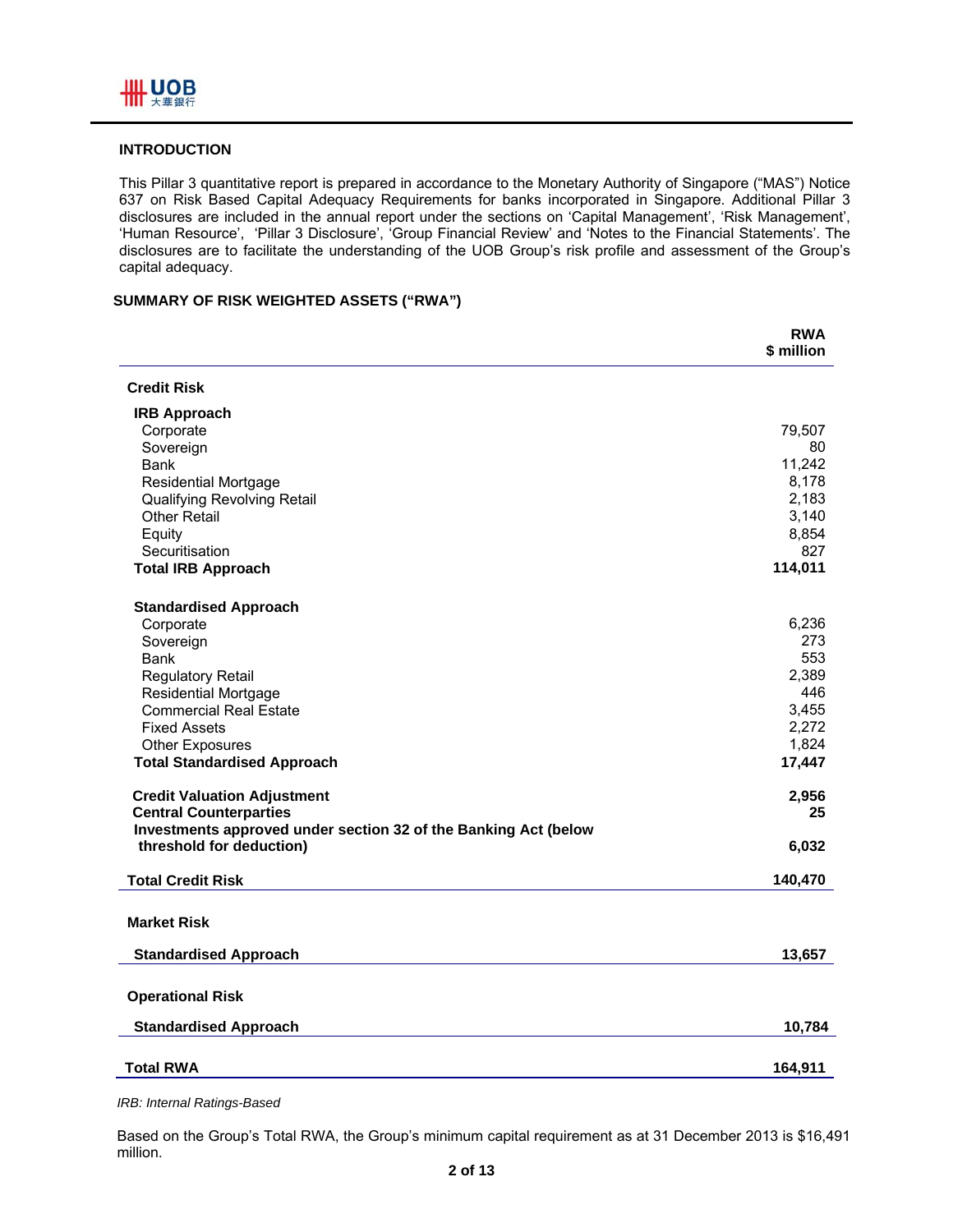## **CREDIT RISK**

Credit risk is defined as the risk of loss arising from any failure by a borrower or a counterparty to fulfil its financial obligations as and when they fall due.

The Group Credit Committee is delegated the authority by the Board of Directors to oversee all credit matters. It maintains oversight on the effectiveness of the Group's credit and country risk management structure including framework, people, processes, information, infrastructure, methodologies and systems.

Credit risk exposures are managed through a robust credit underwriting, structuring and monitoring process. The process includes monthly review of all non-performing and special mention loans, ensuring credit quality and the timely recognition of asset impairment. In addition, credit review and audit are performed regularly to proactively manage any delinquency, minimise undesirable concentrations, maximise recoveries, and ensure that credit policies and procedures are complied with. Past dues and credit limit excesses are tracked and analysed by business and product lines.

Country risk arises where the Group is unable to receive payments from customers as a result of political or economic events in the country. These events include political and social unrest, nationalisation and expropriation of assets, government repudiation of external indebtedness, and currency depreciation or devaluation.

#### **Credit exposure**

The Group's maximum exposure to credit risk of on-balance sheet and off-balance sheet financial instruments, before taking into account any collateral held, other credit enhancements and netting arrangements, is shown in the table below:

|                                                    | <b>The Group</b>              |                           |  |
|----------------------------------------------------|-------------------------------|---------------------------|--|
|                                                    | Average<br>2013<br>\$ million | End<br>2013<br>\$ million |  |
| Balances and placements with central banks         | 28,469                        | 25,289                    |  |
| Singapore Government treasury bills and securities | 10,023                        | 9,207                     |  |
| Other government treasury bills and securities     | 8.811                         | 6,993                     |  |
| Trading debt securities                            | 412                           | 580                       |  |
| Placements and balances with banks                 | 22.221                        | 30.189                    |  |
| Loans to non-bank customers                        | 165,893                       | 178,857                   |  |
| Derivative financial assets                        | 5,618                         | 5.779                     |  |
| Assets pledged                                     | 2,822                         | 2,655                     |  |
| Investment debt securities                         | 8,329                         | 8,732                     |  |
| Others                                             | 2,259                         | 2,291                     |  |
|                                                    | 254,857                       | 270.572                   |  |
| Contingent liabilities                             | 21,257                        | 24,087                    |  |
| Commitments                                        | 64,587                        | 68,923                    |  |
|                                                    | 340,701                       | 363,582                   |  |

As a fundamental credit principle, the Group generally does not grant credit facilities solely on the basis of the collateral provided. All credit facilities are granted based on the credit standing of the borrower, source of repayment and debt servicing ability.

Collateral is taken whenever possible to mitigate the credit risk assumed. The value of the collateral is monitored periodically. The frequency of valuation depends on the type, liquidity and volatility of the collateral value. The main types of collateral taken by the Group are cash, marketable securities, real estate, equipment, inventory and receivables. Policies and processes are in place to monitor collateral concentration.

In extending credit facilities to small and medium enterprises, personal guarantees are often taken as a form of moral support to ensure moral commitment from the principal shareholders and directors.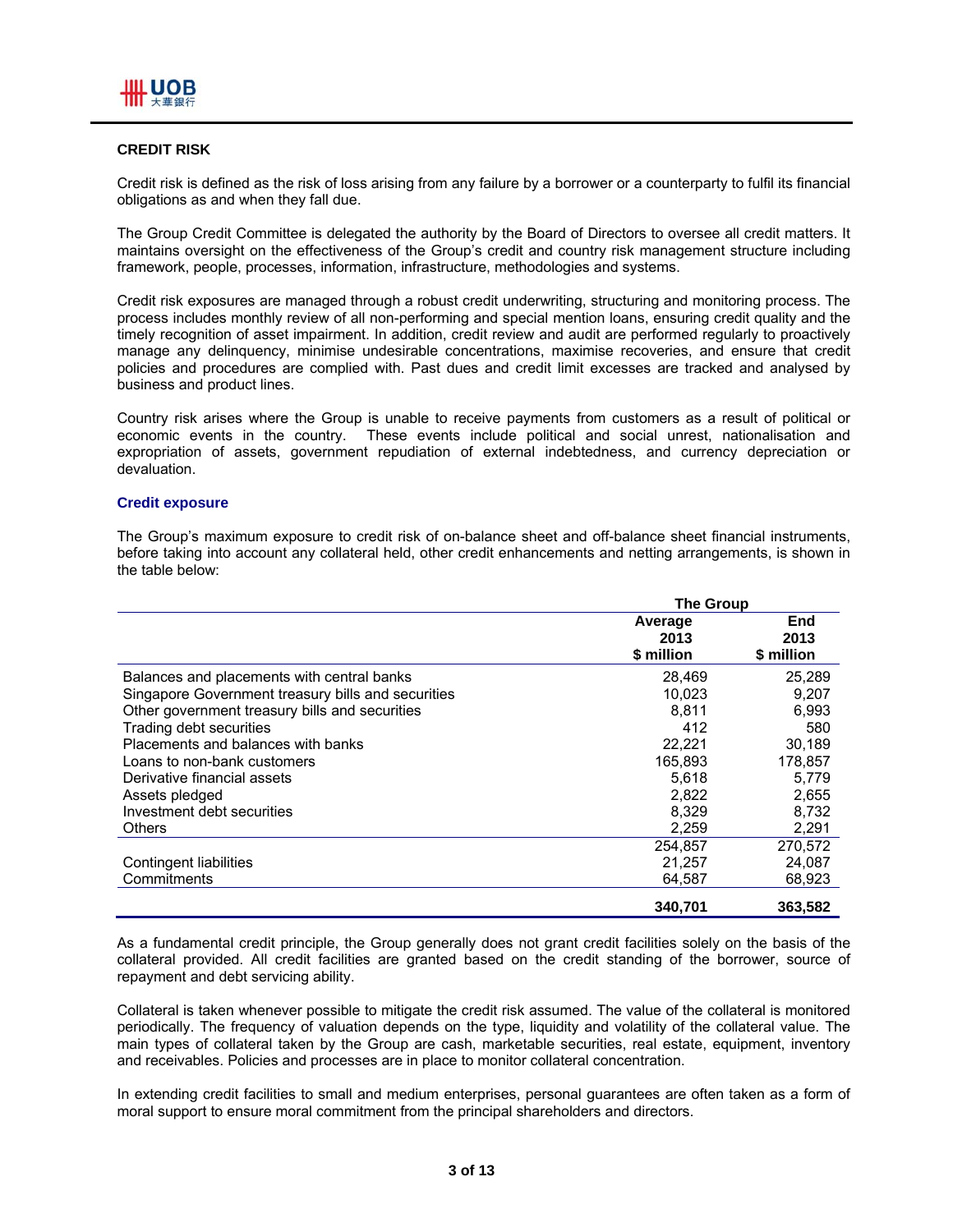

Corporate guarantees are often obtained when the borrower's credit worthiness is not sufficient to justify an extension of credit.

For internal risk management, agreements such as International Swaps and Derivatives Association Master Agreements and Credit Support Annex have been established with active counterparties to manage counterparty credit risk arising from foreign exchange and derivative activities. The agreements allow the Group to settle all outstanding transactions in the event of counterparty default, resulting in a single net claim against or in favour of the counterparty.

#### **Cross-border exposure above 1% of total assets**

|                      |                            |                         | The Group                                                |                                  |                     |                         |
|----------------------|----------------------------|-------------------------|----------------------------------------------------------|----------------------------------|---------------------|-------------------------|
|                      | <b>Banks</b><br>\$ million | Non-banks<br>\$ million | <b>Central banks</b><br>and<br>qovernments<br>\$ million | <b>Investments</b><br>\$ million | Total<br>\$ million | % of<br>total<br>assets |
| 2013                 |                            |                         |                                                          |                                  |                     |                         |
| China                | 10,352                     | 3,970                   | 435                                                      | 877                              | 15.634              | 5.5                     |
| Malaysia             | 2,387                      | 308                     |                                                          | 922                              | 3.617               | 1.3                     |
| Hong Kong            | 1,804                      | 1,202                   |                                                          | 591                              | 3,597               | 1.3                     |
| India                | 2,757                      | 700                     |                                                          | 23                               | 3,480               | 1.2                     |
| <b>United States</b> | 467                        | 347                     | 729                                                      | 1,434                            | 2,977               | 1.0                     |
| Taiwan               | 2,721                      | 66                      |                                                          | 133                              | 2,920               | 1.0                     |

#### **Cashflow analysis by remaining contractual maturities on an undiscounted basis**

The following table shows the cash flow analysis of the Group's assets by remaining contractual maturities on an undiscounted basis. Actual maturity dates may differ from contractual maturity dates due to behavioural patterns such as prepayment of loans.

|                                               |            |            |            | <b>The Group</b> |            |            |            |              |
|-----------------------------------------------|------------|------------|------------|------------------|------------|------------|------------|--------------|
|                                               |            | Over 7     | Over       | Over             | Over       |            | <b>No</b>  |              |
|                                               | Up to 7    | days to    | 1 to $3$   | 3 to 12          | 1 to $3$   | Over 3     | specific   |              |
|                                               | days       | 1 month    | months     | months           | vears      | vears      | maturity   | <b>Total</b> |
|                                               | \$ million | \$ million | \$ million | \$ million       | \$ million | \$ million | \$ million | \$ million   |
| 2013                                          |            |            |            |                  |            |            |            |              |
| Cash, balances and<br>placements with central |            |            |            |                  |            |            |            |              |
| banks                                         | 10,280     | 6,017      | 2,655      | 1,839            |            |            | 6,090      | 26,881       |
| <b>Securities</b>                             | 121        | 698        | 1,519      | 7,487            | 8,489      | 10,792     | 3,458      | 32,564       |
| Placements and balances                       |            |            |            |                  |            |            |            |              |
| with banks                                    | 6,789      | 5,243      | 8,616      | 9,231            | 684        | 837        | 50         | 31,450       |
| Loans to non-bank                             |            |            |            |                  |            |            |            |              |
| customers                                     | 5,904      | 13,443     | 13,306     | 21,714           | 42,322     | 98,964     | 2,049      | 197,702      |
| Investment in associates                      |            |            |            |                  |            |            |            |              |
| and                                           |            |            |            |                  |            |            |            |              |
| joint ventures                                |            |            |            |                  |            |            | 997        | 997          |
| Intangible assets                             |            |            |            |                  |            | -          | 4,144      | 4,144        |
| Derivative financial assets                   |            |            |            |                  |            |            | 5,779      | 5,779        |
| <b>Others</b>                                 | 884        | 95         | 90         | 115              | 49         | 1,236      | 2,381      | 4,850        |
| <b>Total assets</b>                           | 23,978     | 25,496     | 26,186     | 40,386           | 51,544     | 111,829    | 24,948     | 304,367      |

<sup>1</sup> Include assets pledged.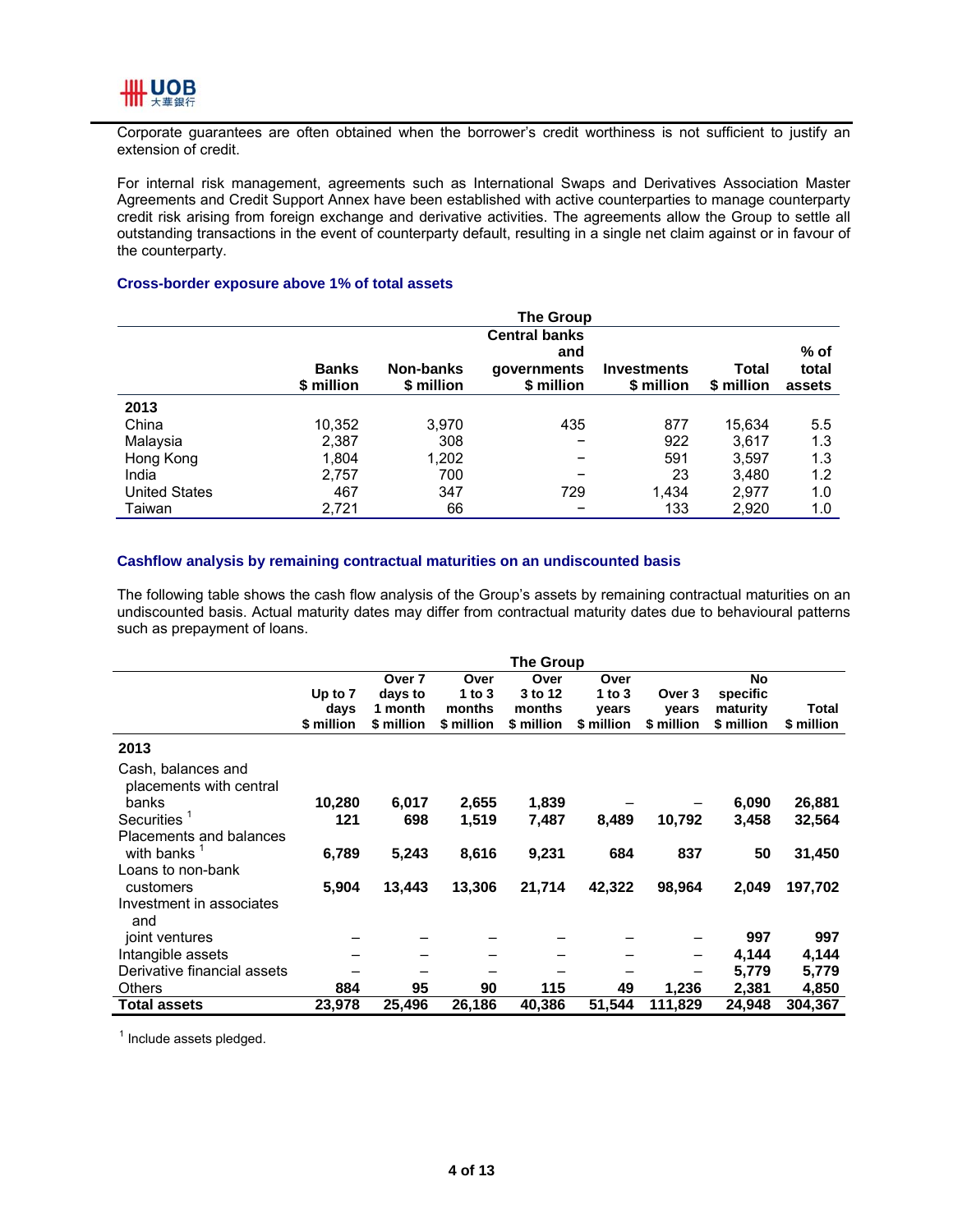# **Counterparty Credit Risk Exposures**

|                                               | \$ million |
|-----------------------------------------------|------------|
| Gross positive fair value of contracts        | 9,278      |
| Netting effects                               |            |
| Exposure under current exposure method        | 9,278      |
| Analysed by type:                             |            |
| Interest rate contracts                       | 3,941      |
| Foreign exchange contracts and gold           | 4,319      |
| Equity contracts                              | 721        |
| Credit derivative contracts                   | 22         |
| Precious metals and other commodity contracts | 276        |
| Collateral held                               |            |
| <b>Financial Collateral</b>                   | (120)      |
| <b>Others</b>                                 | (9)        |
| Net derivatives credit exposure               | 9,149      |

## **Credit Derivative Exposures**

|                                   | <b>Notional amounts bought</b><br>\$ million | Notional amounts sold<br>\$ million |
|-----------------------------------|----------------------------------------------|-------------------------------------|
| Own credit portfolio              | 405                                          |                                     |
| Intermediation portfolio          | 17                                           |                                     |
| <b>Total credit default swaps</b> | 421                                          |                                     |

## **Credit Exposures under Basel**

|                                                                                        | Standardised <sup>a</sup><br>\$ million | <b>FIRB</b><br>\$ million | <b>AIRB</b><br>\$ million |
|----------------------------------------------------------------------------------------|-----------------------------------------|---------------------------|---------------------------|
| Corporate                                                                              | 6.766                                   | 112.701                   |                           |
| Sovereign and Bank                                                                     | 2.845                                   | 88.520                    |                           |
| Retail                                                                                 | 4,409                                   | NA                        | 81,887                    |
| <b>Commercial Real Estate</b><br>Others (including Equity, Asset Securitisation, Fixed | 3.444                                   | NA                        | <b>NA</b>                 |
| Assets)                                                                                | 7,258                                   | 2,829                     |                           |
| Total                                                                                  | 24.722                                  | 204,050                   | 81,887                    |

*a Amount under Standardised Approach refers to credit exposure where IRB approach is not applicable, or portfolios that will eventually adopt IRB Approach. FIRB : Foundation Internal Ratings – Based* 

*AIRB : Advanced Internal Ratings - Based* 

*NA: Not Applicable*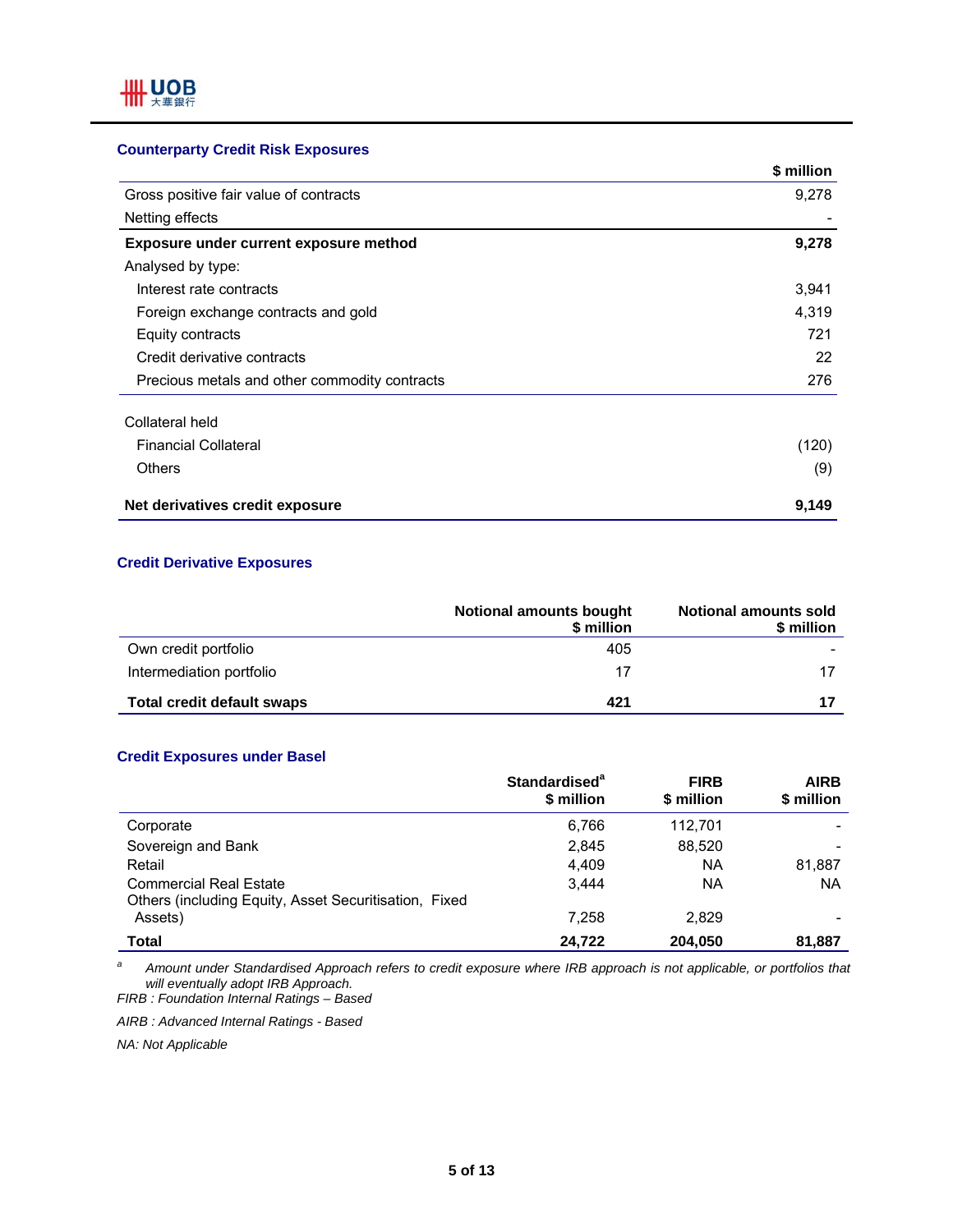# **Credit Exposures Secured by Eligible Collateral, Guarantees and Credit Derivatives**

**Amount by which total exposures are covered by:**

|                               | Eligible Collateral <sup>a</sup><br>\$ million | <b>Credit Protection</b><br>\$ million |
|-------------------------------|------------------------------------------------|----------------------------------------|
| <b>Standardised</b>           |                                                |                                        |
| Corporate                     | 2,521                                          | 84                                     |
| <b>Bank</b>                   | 46                                             |                                        |
| Retail                        | 249                                            | 38                                     |
| <b>Commercial Real Estate</b> | 39                                             | 8                                      |
| <b>Others</b>                 | 510                                            |                                        |
| <b>Standardised Total</b>     | 3,364                                          | 129                                    |
| <b>FIRB</b>                   |                                                |                                        |
| Corporate                     | $14, 105^b$                                    | 6,936                                  |
| Sovereign                     | 1,354                                          |                                        |
| <b>Bank</b>                   | 2,231                                          |                                        |
| <b>FIRB Total</b>             | 17,690                                         | 6,936                                  |
| <b>Total</b>                  | 21,054                                         | 7,065                                  |

*a The group currently uses supervisory prescribed haircuts for eligible financial collateral* 

*b Include other eligible IRBA collateral of \$9,373 million* 

# **Credit Exposures Subject to Standardised Approach**

| <b>Risk Weights</b>                       | Net Exposures <sup>a</sup><br>\$ million |
|-------------------------------------------|------------------------------------------|
| 0% to 35%<br>50% to 75%<br>100% and above | 6,494<br>4,550<br>13,678                 |
| <b>Total</b>                              | 24,722                                   |

*a Net exposures after credit mitigation and provisions* 

# **Credit Exposures Subject to Supervisory Risk Weight under IRB Approach**

| <b>Risk Weights</b>                        | <b>Specialised Lending</b><br>\$ million | <b>Equity</b><br>\$ million |
|--------------------------------------------|------------------------------------------|-----------------------------|
| 0% to 50%<br>51% to 100%<br>101% and above | 2,640<br>2,300<br>678                    | ٠<br>2,060                  |
| <b>Total</b>                               | 5,618                                    | 2,060                       |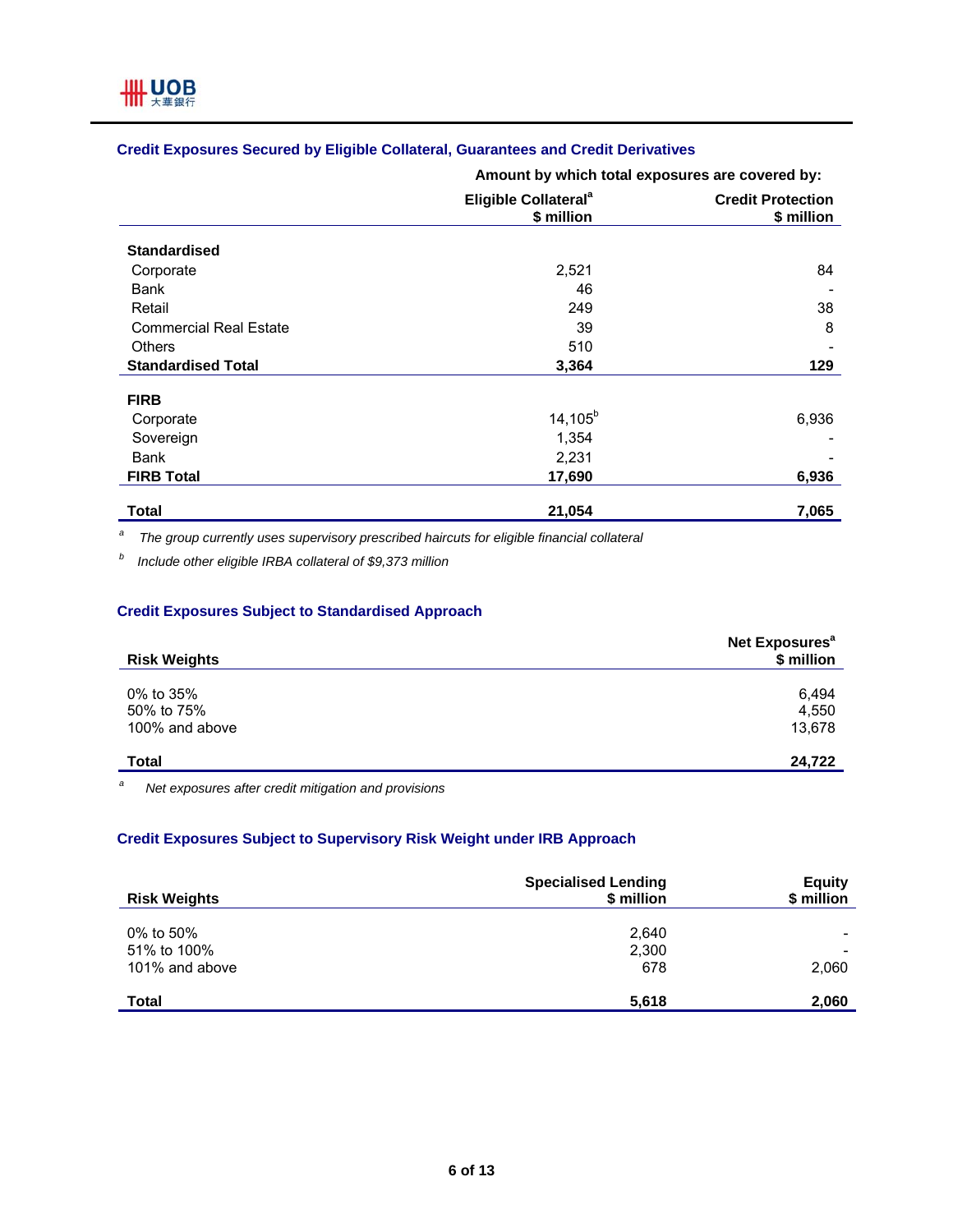#### **RWA based on the assessments of each recognized ECAI**

| <b>ECAI</b>             | <b>RWA</b><br>\$ million |
|-------------------------|--------------------------|
| Moody's<br>S&P<br>Fitch | 358<br>364<br>-          |
| <b>Total</b>            | 722                      |

*ECAI : External Credit Assessment Institution* 

## **Securitisation Exposures**

The following table shows the amount of securitisation exposures purchased:

| The following table shows the amount of cooditionation expectation paramacea. | <b>Securitisation</b> |
|-------------------------------------------------------------------------------|-----------------------|
| <b>Risk Weights</b>                                                           | \$ million            |
| 0% to 50%                                                                     | 57                    |
| 1250%                                                                         | 65                    |
| <b>Total</b>                                                                  | 122                   |

# **CREDIT RISK PROFILE**

The following tables show the breakdown of exposures by RWA and exposure at default (EAD) using the respective internal rating scale for the model applicable to the asset classes:

## **Large Corporate, SME and Specialised Lending (IPRE) Exposures**

| <b>CRR Band</b> | <b>Credit RWA</b><br>\$ million | <b>EAD</b><br>\$ million | <b>Exposure-weighted</b><br><b>Average Risk Weights</b><br>% |
|-----------------|---------------------------------|--------------------------|--------------------------------------------------------------|
|                 |                                 |                          |                                                              |
| $1 - 9$         | 62,740                          | 96,495                   | 65                                                           |
| $10 - 16$       | 12,986                          | 9,802                    | 132                                                          |
| Default         | ٠                               | 755                      | ۰                                                            |
| <b>Total</b>    | 75,726                          | 107,052                  | 71                                                           |

*SME : Small and Medium Enterprises* 

*IPRE : Income Producing Real Estate* 

*CRR : Customer Risk Rating*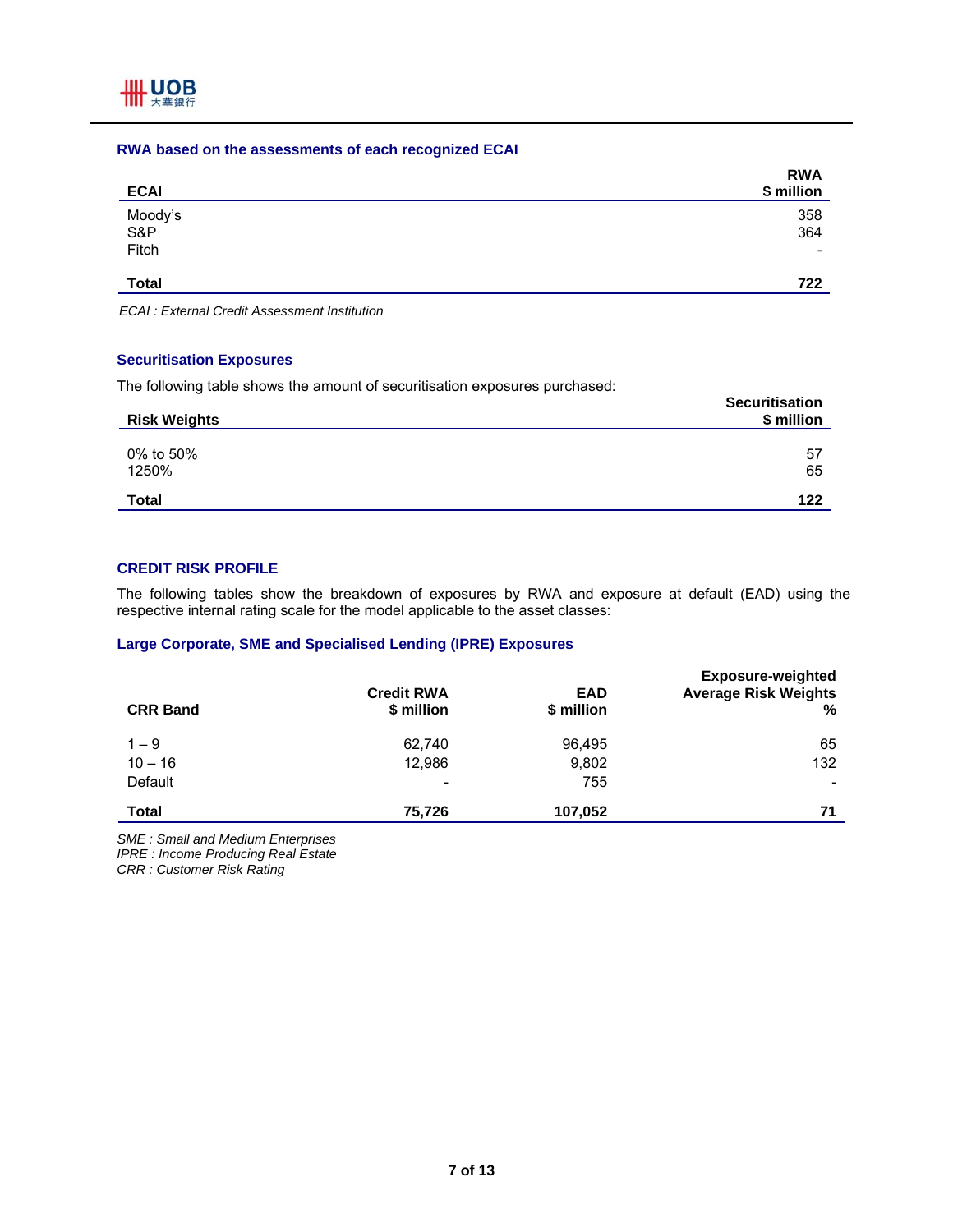# **Specialised Lending (CF, PF, SF and UOB Thailand's IPRE) Exposures**

| <b>CRR Band</b> | <b>Credit RWA</b><br>\$ million | <b>EAD</b><br>\$ million | <b>Exposure-weighted</b><br><b>Average Risk Weights</b><br>% |
|-----------------|---------------------------------|--------------------------|--------------------------------------------------------------|
|                 |                                 |                          |                                                              |
| Strong          | 1,307                           | 2,297                    | 57                                                           |
| Good            | 1,607                           | 1,876                    | 86                                                           |
| Satisfactory    | 792                             | 650                      | 122                                                          |
| Weak            | 74                              | 28                       | 265                                                          |
| Default         | $\overline{\phantom{a}}$        | 767                      | ٠                                                            |
| <b>Total</b>    | 3,780                           | 5,618                    | 67                                                           |

*CF : Commodities Finance* 

*PF : Project Finance* 

*SF: Ship Finance* 

# **Sovereign Exposures**

| <b>CRR Band</b>      | <b>Credit RWA</b><br>\$ million | <b>EAD</b><br>\$ million | <b>Exposure-weighted</b><br><b>Average Risk Weights</b><br>℅ |
|----------------------|---------------------------------|--------------------------|--------------------------------------------------------------|
|                      |                                 | 45,672                   |                                                              |
| $1 - 9$<br>$10 - 16$ | $\overline{\phantom{0}}$<br>80  | 521                      | 15                                                           |
| Default              | $\overline{\phantom{0}}$        | ۰                        | <b>NA</b>                                                    |
| <b>Total</b>         | 80                              | 46,193                   | 0                                                            |

## **Bank Exposures**

| <b>CRR Band</b> | <b>Credit RWA</b><br>\$ million | <b>EAD</b><br>\$ million | <b>Exposure-weighted</b><br><b>Average Risk Weights</b><br>% |
|-----------------|---------------------------------|--------------------------|--------------------------------------------------------------|
| $1 - 9$         | 8.416                           | 38,489                   | 22                                                           |
| $10 - 16$       | 2,827                           | 3,837                    | 74                                                           |
| Default         | $\overline{\phantom{0}}$        | ٠                        | ΝA                                                           |
| Total           | 11,243                          | 42,326                   | 27                                                           |

# **Equity (PD/LGD Method) Exposures**

| <b>CRR Band</b> | <b>Credit RWA</b><br>\$ million | <b>EAD</b><br>\$ million | <b>Exposure-weighted</b><br><b>Average Risk Weights</b><br>% |
|-----------------|---------------------------------|--------------------------|--------------------------------------------------------------|
|                 |                                 |                          |                                                              |
| $1 - 9$         | 943                             | 492                      | 192                                                          |
| $10 - 16$       | 672                             | 155                      | 433                                                          |
| Default         | -                               | $\overline{\phantom{0}}$ | <b>NA</b>                                                    |
| <b>Total</b>    | 1,615                           | 647                      | 250                                                          |

*PD: Probability of Default* 

*LGD : Loss Given Default*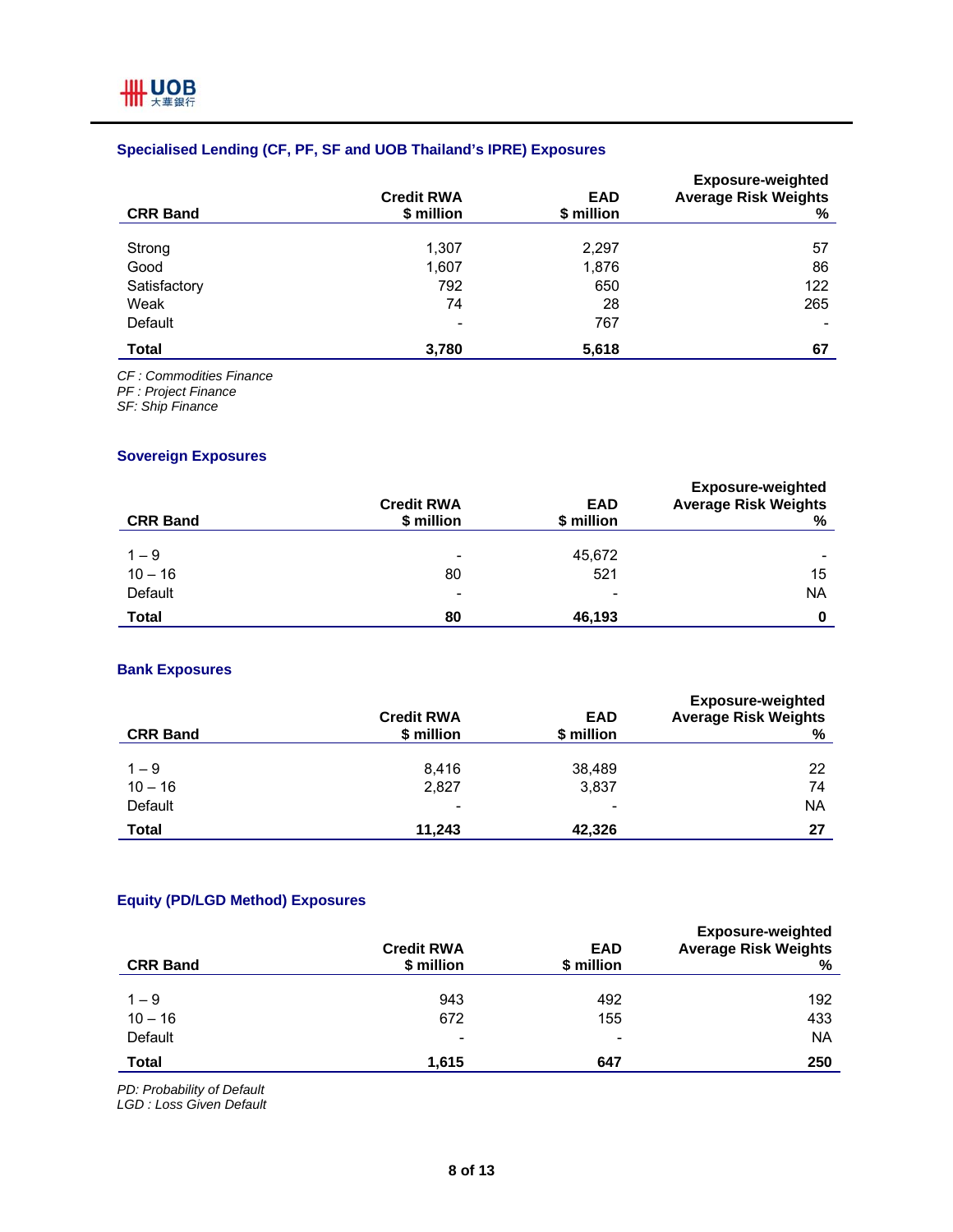# **Retail (Residential Mortgage) Exposures**

| <b>PD Band</b>    | <b>Credit RWA</b><br>\$ million | <b>EAD</b><br>\$ million | <b>Exposure-</b><br>weighted<br><b>Average Risk</b><br>Weights<br>% | <b>Exposure-</b><br>weighted<br><b>Average LGD</b><br>% | <b>Undrawn</b><br>\$ million |
|-------------------|---------------------------------|--------------------------|---------------------------------------------------------------------|---------------------------------------------------------|------------------------------|
|                   |                                 |                          |                                                                     |                                                         |                              |
| $0.00\%$ to 1.00% | 3,590                           | 46,007                   | 8                                                                   | 11                                                      | 2,087                        |
| 1.01% to 2.00%    | 1,127                           | 6,727                    | 17                                                                  | 10                                                      | 43                           |
| 2.01 to 99.99%    | 3,195                           | 8,534                    | 37                                                                  | 11                                                      | 60                           |
| Default           | 265                             | 336                      | 79                                                                  | 13                                                      | $\overline{\phantom{0}}$     |
| <b>Total</b>      | 8,177                           | 61,604                   | 13                                                                  | 11                                                      | 2,190                        |

# **Retail (QRRE) Exposures**

| <b>PD Band</b>    | <b>Credit RWA</b><br>\$ million | <b>EAD</b><br>\$ million | <b>Exposure-</b><br>weighted<br><b>Average Risk</b><br><b>Weights</b><br>% | <b>Exposure-</b><br>weighted<br><b>Average LGD</b><br>% | <b>Undrawn</b><br>\$ million |
|-------------------|---------------------------------|--------------------------|----------------------------------------------------------------------------|---------------------------------------------------------|------------------------------|
|                   |                                 |                          |                                                                            |                                                         |                              |
| $0.00\%$ to 1.00% | 370                             | 3,270                    | 11                                                                         | 41                                                      | 1,505                        |
| 1.01% to 2.00%    | 153                             | 864                      | 18                                                                         | 30                                                      | 574                          |
| 2.01 to 99.99%    | 1.591                           | 1,606                    | 99                                                                         | 64                                                      | 225                          |
| Default           | 69                              | 36                       | 193                                                                        | 73                                                      |                              |
| <b>Total</b>      | 2,183                           | 5,776                    | 38                                                                         | 46                                                      | 2,304                        |

*QRRE : Qualifying Revolving Retail Exposures* 

# **Retail (Other Retail) Exposures**

| <b>PD Band</b> | <b>Credit RWA</b><br>\$ million | <b>EAD</b><br>\$ million | <b>Exposure-</b><br>weighted<br><b>Average Risk</b><br><b>Weights</b><br>% | <b>Exposure-</b><br>weighted<br><b>Average LGD</b><br>% | <b>Undrawn</b><br>\$ million |
|----------------|---------------------------------|--------------------------|----------------------------------------------------------------------------|---------------------------------------------------------|------------------------------|
|                |                                 |                          |                                                                            |                                                         |                              |
| 0.00% to 1.00% | 888                             | 7,289                    | 12                                                                         | 15                                                      | 1,100                        |
| 1.01% to 2.00% | 404                             | 1,425                    | 28                                                                         | 23                                                      | 346                          |
| 2.01 to 99.99% | 1.749                           | 5,652                    | 31                                                                         | 20                                                      | 446                          |
| Default        | 99                              | 141                      | 70                                                                         | 36                                                      |                              |
| Total          | 3,140                           | 14,507                   | 22                                                                         | 18                                                      | 1,892                        |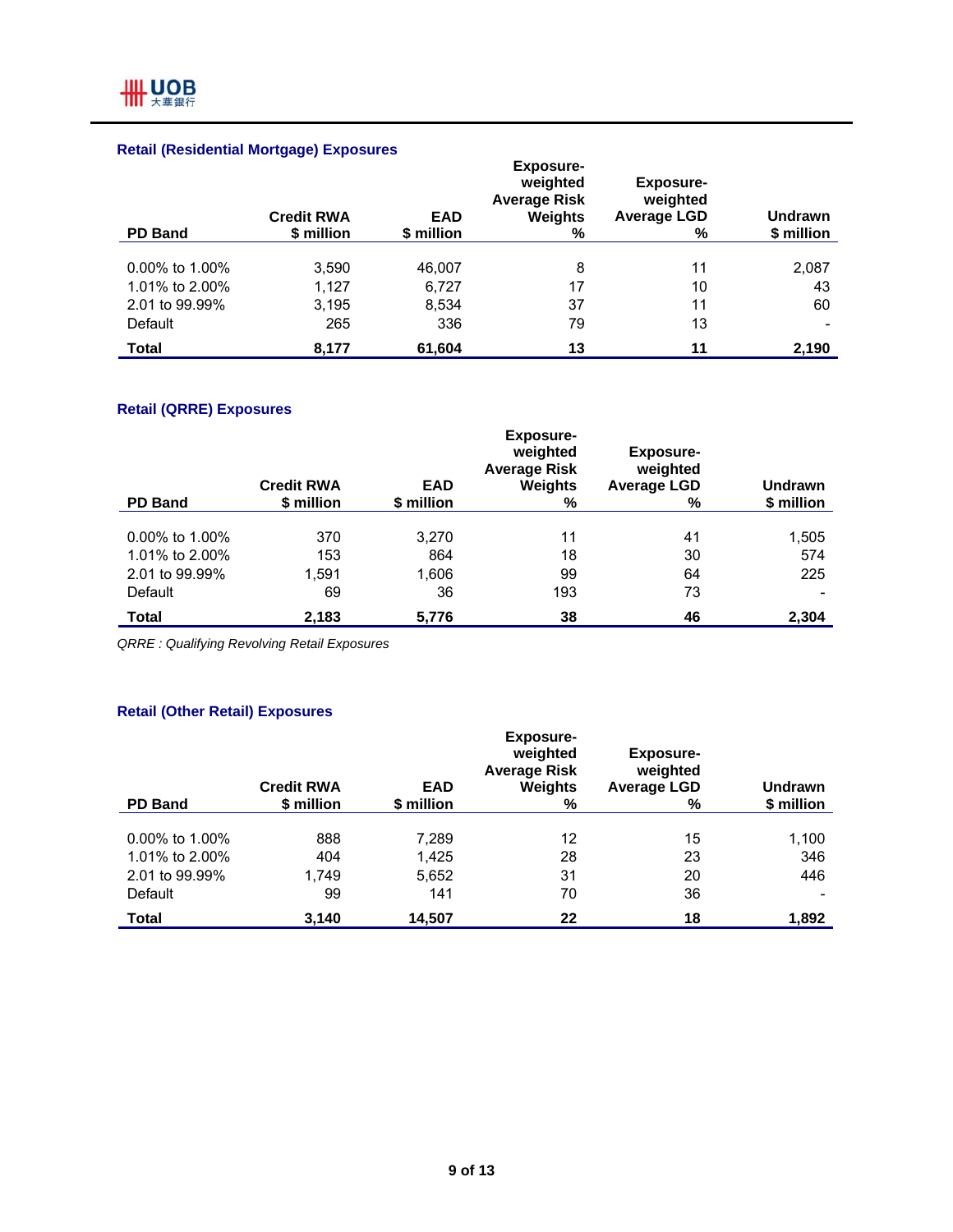## **Expected Loss and Actual Loss by Asset Class**

Actual loss consists of impairment loss allowance and write-off to the Group's income statement for the financial year ended 31 December 2013.

| <b>Asset Class</b> | <b>Actual loss</b><br>\$ million | <b>Expected Loss<sup>a</sup></b><br>(as at 31 December 2012)<br>\$ million |
|--------------------|----------------------------------|----------------------------------------------------------------------------|
|                    |                                  |                                                                            |
| Corporate          | (3)                              | 517                                                                        |
| Sovereign          | $\overline{\phantom{0}}$         | $\overline{\phantom{a}}$                                                   |
| Bank               | (7)                              | 18                                                                         |
| Retail             | 80                               | 249                                                                        |
| Total              | 70                               | 784                                                                        |

*a Excludes defaulted exposures.* 

#### **Comparison of Actual Loss and Expected Loss by Asset Class**

The actual loss for the Group's IRB portfolio in 2013 was lower than the Expected Loss that was estimated for 2013 at the end of December 2012. The Group continues to be proactive in the risk management approach to ensure that actual losses remained within the Group's expectations.

Expected Loss (EL) is the estimated credit loss from defaults over a one-year horizon. EL is the product of PD, LGD and EAD. A comparison of actual loss and expected loss provides an indication of the predictive power of the IRB models used by the Group. However, they are not directly comparable due to the following reasons:

- EL as at 31 December 2012 is a measure of expected credit loss based on the credit exposure as at that date. On the other hand, impairment loss allowance and write-offs are accounting entries relating to a fluctuating portfolio over the course of the financial year. Moreover, write-offs may relate to defaults from prior years.
- EL is estimated based on non-default exposures only, while impairment loss allowance is an accounting estimate of likely loss from defaulted exposures. Write-offs are recorded on defaulted exposures when no further recovery is possible.

#### **Ageing analysis of past due but not impaired and non-performing assets**

|                     | The Group<br>2013         |                |
|---------------------|---------------------------|----------------|
|                     | Past due but not impaired | Non-performing |
|                     | \$ million                | \$ million     |
| Current             |                           | 295            |
| Within 90 days      | 4,110                     | 197            |
| Over 90 to 180 days |                           | 241            |
| Over 180 days       | $\overline{\phantom{0}}$  | 1,581          |
|                     | 4,110                     | 2,314          |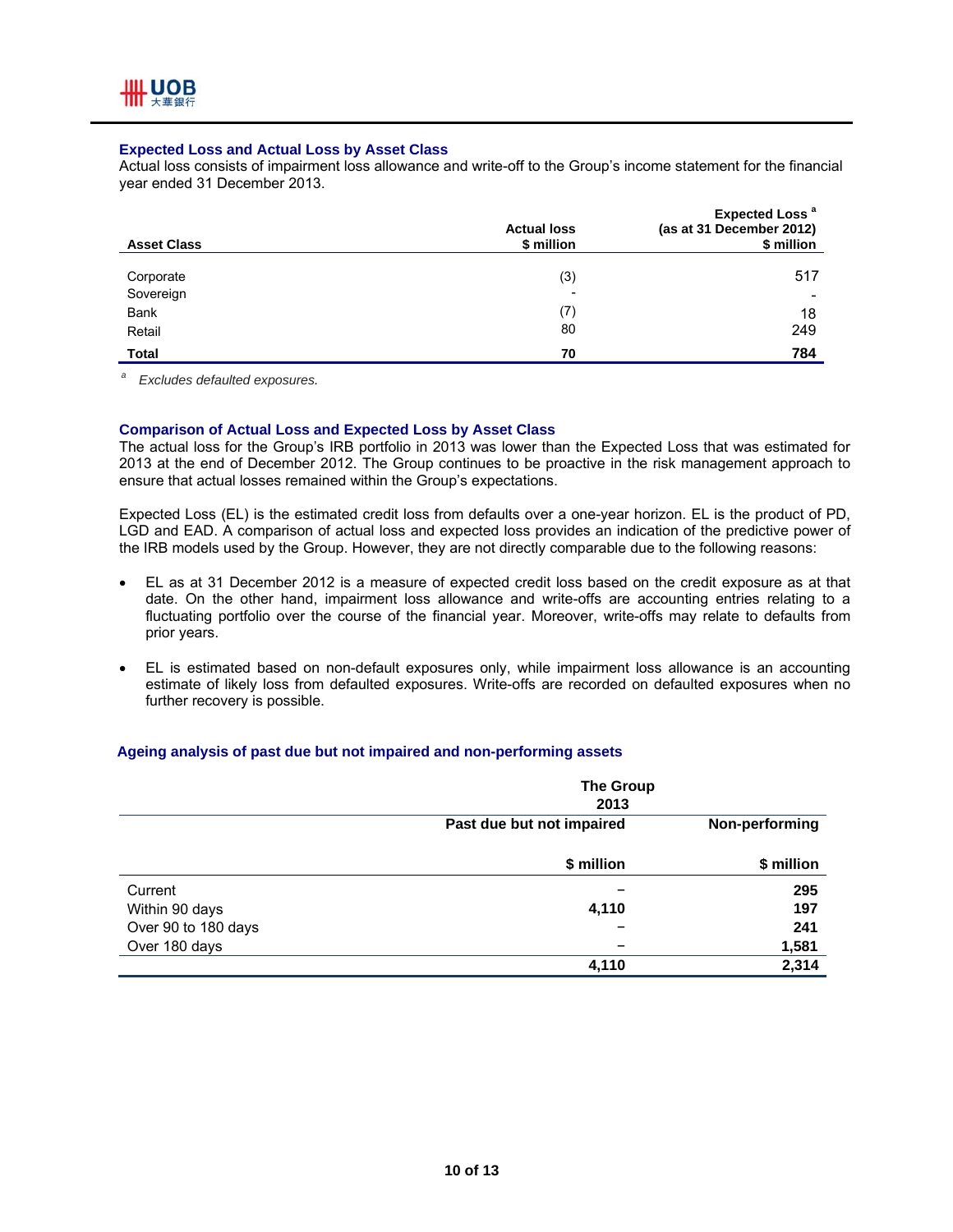|                      |                                            | <b>The Group</b><br>2013     |                                        |
|----------------------|--------------------------------------------|------------------------------|----------------------------------------|
|                      | Past due but not<br>impaired<br>\$ million | Non-performing<br>\$ million | Individual<br>impairment<br>\$ million |
| Singapore            | 2,358                                      | 893                          | 312                                    |
| Malaysia             | 1,219                                      | 412                          | 106                                    |
| Thailand             | 359                                        | 313                          | 192                                    |
| Indonesia            | 53                                         | 88                           | 26                                     |
| <b>Greater China</b> | 34                                         | 29                           | 18                                     |
| <b>Others</b>        | 87                                         | 579                          | 304                                    |
| Total                | 4,110                                      | 2,314                        | 958                                    |

# **Past due but not impaired and non-performing assets analysed by geographical segment**

# **Past due but not impaired and non-performing assets analysed by industry**

|                                       | <b>The Group</b><br>2013                   |                              |                                               |  |
|---------------------------------------|--------------------------------------------|------------------------------|-----------------------------------------------|--|
|                                       | Past due but not<br>impaired<br>\$ million | Non-performing<br>\$ million | <b>Individual</b><br>impairment<br>\$ million |  |
| Transport, storage and communication  | 243                                        | 849                          | 395                                           |  |
| Building and construction             | 304                                        | 149                          | 33                                            |  |
| Manufacturing                         | 443                                        | 227                          | 125                                           |  |
| <b>Financial institutions</b>         | 224                                        | 240                          | 99                                            |  |
| General commerce                      | 742                                        | 272                          | 129                                           |  |
| Professionals and private individuals | 758                                        | 192                          | 90                                            |  |
| Housing loans                         | 1,346                                      | 311                          | 28                                            |  |
| Others                                | 50                                         | 74                           | 59                                            |  |
| Total                                 | 4,110                                      | 2,314                        | 958                                           |  |

## **Movements of allowance for impairment on loans**

|                                             | <b>The Group</b><br>2013 |                          |
|---------------------------------------------|--------------------------|--------------------------|
|                                             |                          |                          |
|                                             | <b>Individual</b>        | <b>Collective</b>        |
|                                             | impairment<br>\$ million | impairment<br>\$ million |
| Balance at 1 January                        | 960                      | 1,964                    |
| Currency translation adjustments            | (38)                     | (20)                     |
| Write-off/disposal                          |                          |                          |
| Reclassification                            | 3                        | (3)                      |
| Net (write-back)/charge to income statement | (127)                    | 381                      |
| <b>Balance as at 31 December</b>            | 798                      | 2,323                    |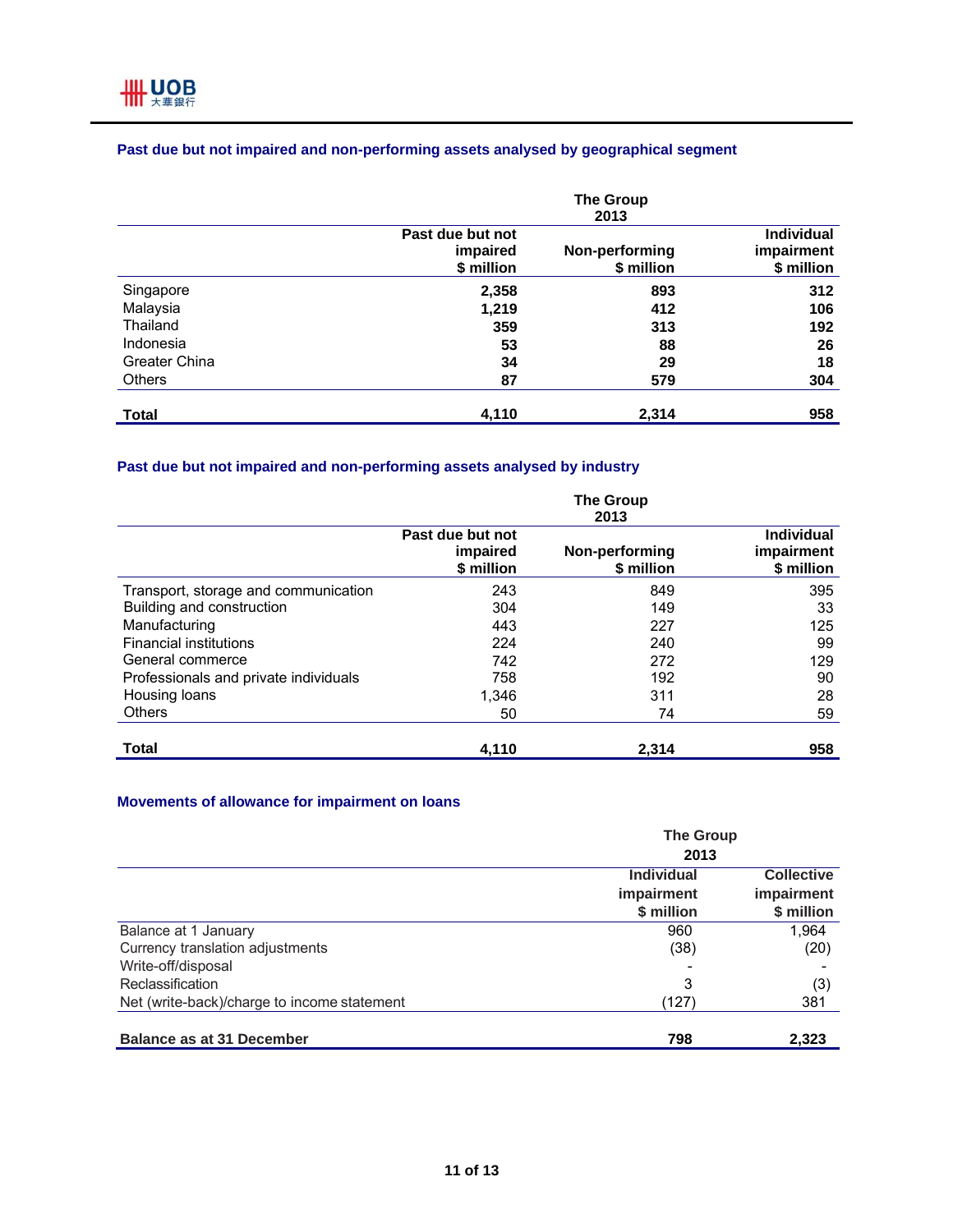

## **Impairment charge/(write-back) on loans and other assets**

|                           | <b>The Group</b><br>2013<br>\$ million |
|---------------------------|----------------------------------------|
|                           |                                        |
|                           |                                        |
| Individual impairment on: |                                        |
| Loans                     | 136                                    |
| Investment securities     | 76                                     |
| Others                    | (55)                                   |
| Collective impairment     | 272                                    |
|                           | 429                                    |

Included in the impairment charges are the following:

| Bad debts written off | ו שו |
|-----------------------|------|
| Bad debts recovery    |      |

## **MARKET RISK**

Capital requirements by market risk type under Standardised Approach:

| <b>Analysed by Risk Type</b> | \$ million   |
|------------------------------|--------------|
| Interest rate                | 449          |
| Equity                       | $\mathbf{2}$ |
| Foreign Exchange             | 616          |
| Commodity                    | 26           |
| Total                        | 1,093        |

## **Equity Exposures in the Banking Book**

The following table shows the value of the Equity exposures in the banking book:

|                       | <b>IRB Approach (SRW)</b>                       |              | <b>IRB Approach (PD/LGD)</b>                    |                     |
|-----------------------|-------------------------------------------------|--------------|-------------------------------------------------|---------------------|
|                       | <b>Exposure-weighted</b><br><b>Average Risk</b> |              | <b>Exposure-weighted</b><br><b>Average Risk</b> |                     |
|                       | <b>EAD</b><br>\$ million                        | Weights<br>% | <b>EAD</b><br>\$ million                        | <b>Weights</b><br>% |
|                       |                                                 |              |                                                 |                     |
| Listed securities     | 1.409                                           | 318          | 486                                             | 267                 |
| Other equity holdings | 651                                             | 424          | 161                                             | 196                 |
| <b>Total</b>          | 2,060                                           |              | 647                                             |                     |

Note: The equity exposures were included in the investment securities table below.

Total Equity exposures that were deducted from capital amounted to \$18 million.

#### **Gains and Losses**

|       | <b>Unrealised Gains/(Losses)</b><br><b>Eligible as CET1 Capital</b><br>\$ million | <b>Realised Gains/(Losses)</b><br>during the Period<br>\$ million |
|-------|-----------------------------------------------------------------------------------|-------------------------------------------------------------------|
| Total | 797                                                                               | 76                                                                |